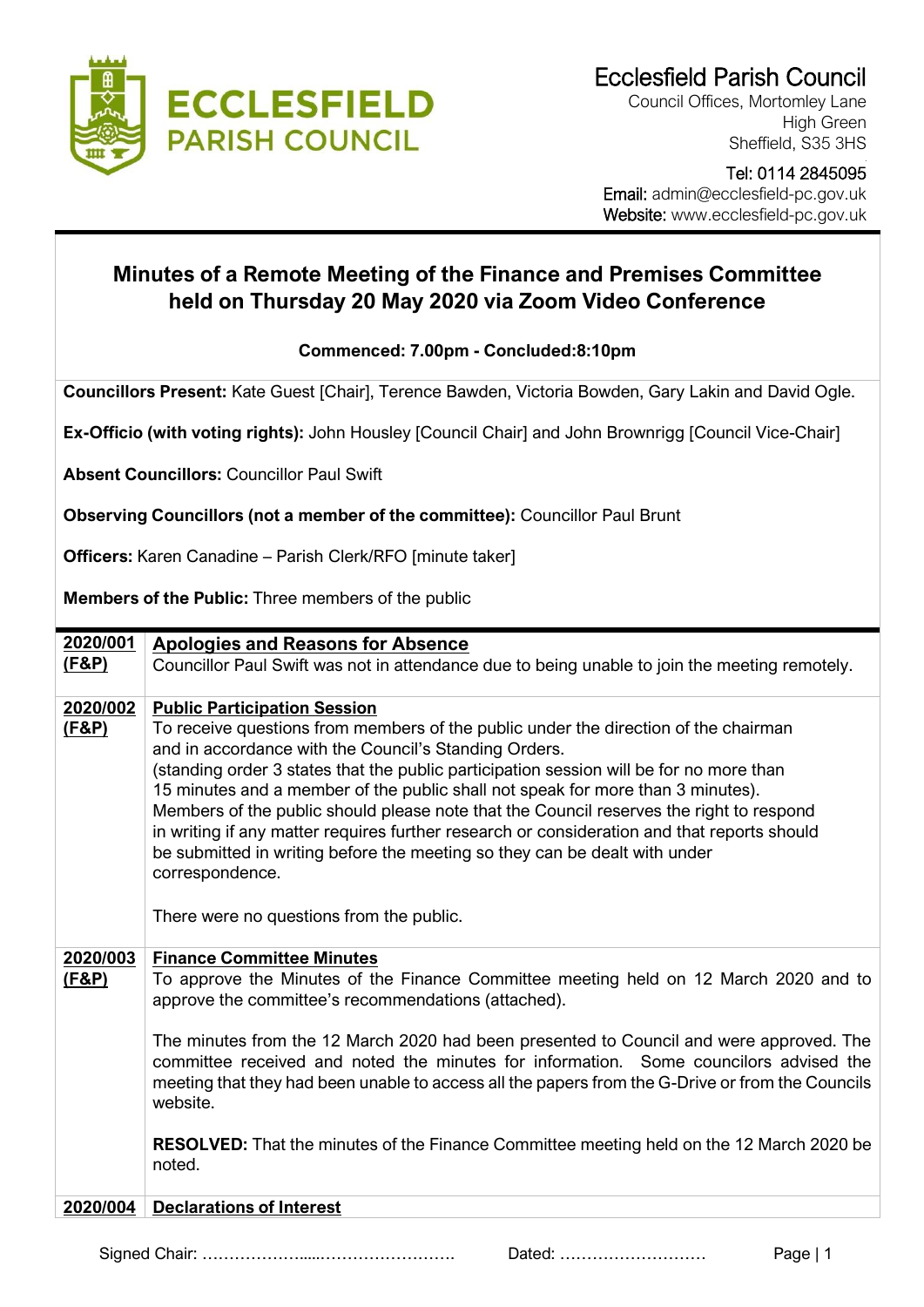| 2020/004.1 - To consider any requests for dispensation.<br>Councillor Paul Swift had requested a dispensation.                                                                                                                                                                                                                                                                                                                                                                                                                                                                                                                                                                                                                                                                                                                                                                                                                                                                                                                                                                                                                                                                                                                                                                                                                          |
|-----------------------------------------------------------------------------------------------------------------------------------------------------------------------------------------------------------------------------------------------------------------------------------------------------------------------------------------------------------------------------------------------------------------------------------------------------------------------------------------------------------------------------------------------------------------------------------------------------------------------------------------------------------------------------------------------------------------------------------------------------------------------------------------------------------------------------------------------------------------------------------------------------------------------------------------------------------------------------------------------------------------------------------------------------------------------------------------------------------------------------------------------------------------------------------------------------------------------------------------------------------------------------------------------------------------------------------------|
| 2020/004.2 To note any declarations of interests not already declared under the members<br>Code of Conduct or members register of Disclosable Pecuniary Interests.<br>No declarations of interests were provided.                                                                                                                                                                                                                                                                                                                                                                                                                                                                                                                                                                                                                                                                                                                                                                                                                                                                                                                                                                                                                                                                                                                       |
| <b>Update on the Accounts of Council</b><br>To receive the Income and Expenditure report and Bank reconciliation up to April 2020<br>(attached)<br>The Clerk provided the income and expenditure report and bank reconciliation up to the 30<br>April 2020 to be received. There were some anomalies noted in the budget headings and the<br>Clerk would report back to the next meeting on these anomalies.<br><b>RESOLVED:</b> That the reports provided be received.                                                                                                                                                                                                                                                                                                                                                                                                                                                                                                                                                                                                                                                                                                                                                                                                                                                                 |
| <b>Payments for Approval</b><br>To consider the approval of the list of payments dated 20 May 2020 and to retrospectively<br>approve any payments made in between meetings (attached – none at time of agenda issued)<br>There were no payments for approval provided by the Clerk.                                                                                                                                                                                                                                                                                                                                                                                                                                                                                                                                                                                                                                                                                                                                                                                                                                                                                                                                                                                                                                                     |
| <b>Grant Applications</b><br>To consider the grant application received from Chapelgreen Community Enterprise Ltd at a<br>cost of £4,353.97 (attached).<br>A grant application had been provided from Chapelgreen Community Enterprise Ltd. As the<br>applicant had not been invited to attend the meeting this was deferred to the next meeting for<br>consideration.<br><b>RESOLVED:</b> That the grant application from Chapelgreen Community Enterprise Ltd be<br>provided to the next meeting of the Finance Committee.<br><b>RECOMMENDATION TO COUNCIL: That</b><br>$\mathbf{i}$<br>Lound Academy Trust be provided with a grant for £274.99 towards the Loundfest<br>event (LGA 1972 s145)<br>Strong Mind Together be provided with a grant of £1,000 to set up a new<br>ii)<br>children's group (LGA 1972 s137) and the council are recognised in any<br>advertising of the group;<br>Strong Mind Together be notified that the group can use the councils photocopying<br>iii)<br>facilities should they need assistance in the future;<br>Ecclesfield Gala be provided with a grant for £1,921 and 20% be kept for future<br>iv)<br>sustainability (LGA 1972 s145); and<br>North Sheffield History Group - be provided with a laptop, SSD Hard Drive and<br>$\mathbf{v})$<br>Software at a cost of up £380.00 (LGA 1972 s137) |
| <b>Polices for Review</b><br>To consider/review the attached Policies and Procedures and make recommendations to<br>council.<br>a) New Grants Policy, Grants Application Form & YLCA advice on the grants process<br>The following items will be deferred to the next Finance and Premises Committee<br>meeting on 11 June 2020<br>b) Financial Regulations<br>c) Financial Risk Assessment                                                                                                                                                                                                                                                                                                                                                                                                                                                                                                                                                                                                                                                                                                                                                                                                                                                                                                                                             |
|                                                                                                                                                                                                                                                                                                                                                                                                                                                                                                                                                                                                                                                                                                                                                                                                                                                                                                                                                                                                                                                                                                                                                                                                                                                                                                                                         |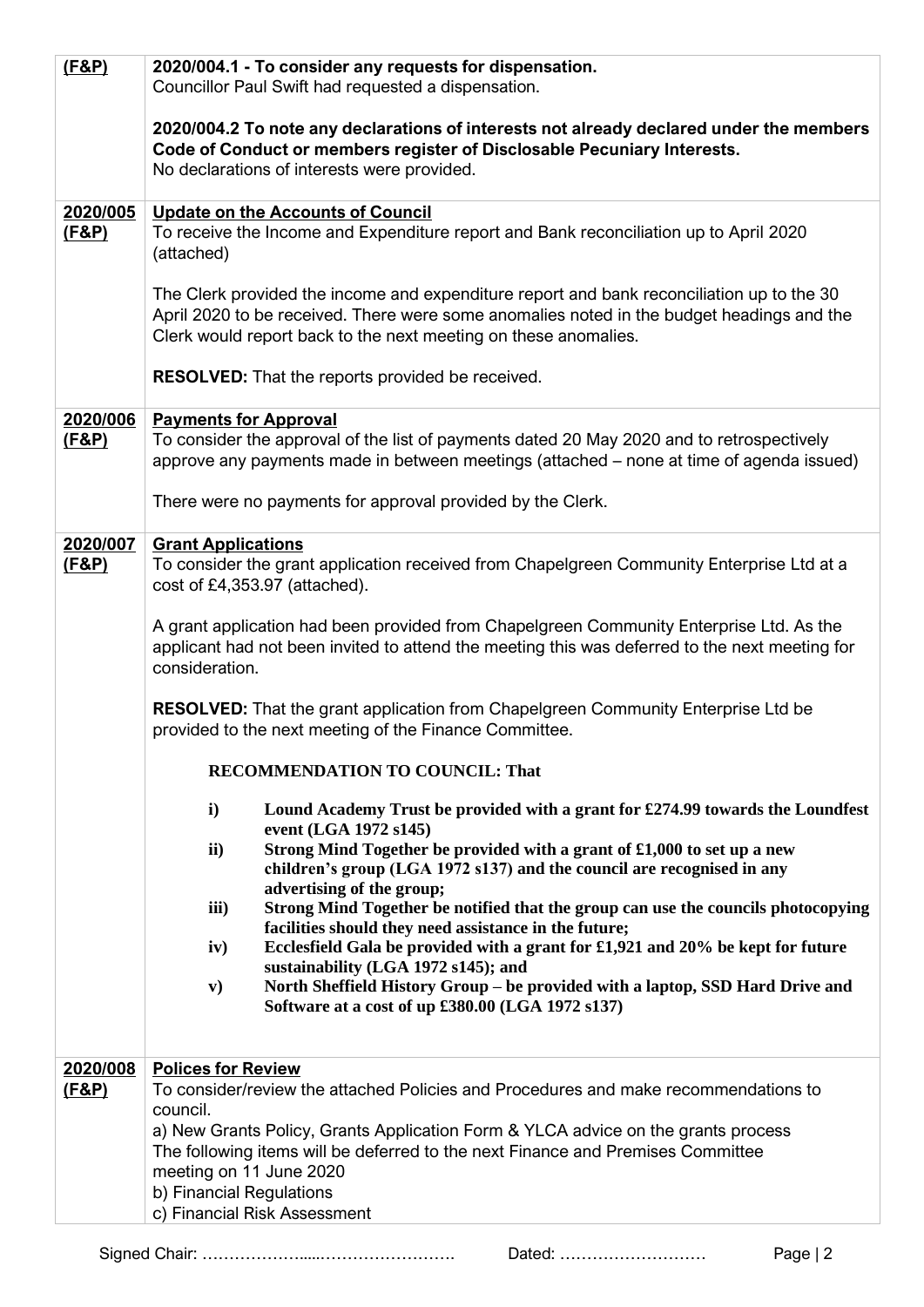|                   | d) Corporate Risk Assessment                                                                                                                                                                                                                                                                                                                                                                                                                                                                                                                                                          |
|-------------------|---------------------------------------------------------------------------------------------------------------------------------------------------------------------------------------------------------------------------------------------------------------------------------------------------------------------------------------------------------------------------------------------------------------------------------------------------------------------------------------------------------------------------------------------------------------------------------------|
|                   | The following policies were discussed:<br>a) New grants policy, grants application form and advice from YLCA on the grants<br>process. It was agreed that paragraph 2 of the policy needed to include Thorncliffe<br>area. It was agreed to defer this item to the next meeting.<br>b) Financial Regulations to be deferred to the next meeting.<br>c) Financial Risk Assessment to be deferred to the next meeting; and<br>d) Corporate Risk Assessment to be deferred to the next meeting.<br><b>RESOLVED:</b> That all policies be reviewed at the next Finance Committee meeting. |
| 2020/009          | <b>Quotations for Consideration</b>                                                                                                                                                                                                                                                                                                                                                                                                                                                                                                                                                   |
| <u>(F&amp;P)</u>  | To consider the following quotations and make recommendations to council:                                                                                                                                                                                                                                                                                                                                                                                                                                                                                                             |
|                   | 2020/009.1 - Insurance Renewal - To consider Insurance renewal quotations from Zurich,<br>BHIB and Came & Company. Quotations emailed separately to committee members and<br>summary attached (Budget code 4180).                                                                                                                                                                                                                                                                                                                                                                     |
|                   | A discussion took place with regard to the three quotations received for the renewal of the<br>Councils insurance policy. After debate it was agreed to recommend to the Council that Zurich<br>insurance be the provider, on a three-year agreement at a cost of £1,968 per annum.                                                                                                                                                                                                                                                                                                   |
|                   | RECOMMENDATION TO COUNCIL: That Zurich Insurance be awarded a three-year fixed<br>term contract at a cost of £1,968 per annum.                                                                                                                                                                                                                                                                                                                                                                                                                                                        |
|                   | 2020/009.2 - Fire alarm - To consider quotations for the upgrade of the current fire alarm<br>system summary attached (Budget code 4380).<br>Quotations for a replacement fire alarm were provided. It was agreed to defer this item to the<br>next meeting.                                                                                                                                                                                                                                                                                                                          |
| 2020/010<br>(F&P) | <b>Updates on Ongoing Projects</b><br>To consider the following updates and suggest a way forward for each project for consideration<br>of the next council meeting.                                                                                                                                                                                                                                                                                                                                                                                                                  |
|                   | The committee considered the updates as follows.                                                                                                                                                                                                                                                                                                                                                                                                                                                                                                                                      |
|                   | 2020/010.1 - Community Room Refurbishment - Cllr Lakin to give a verbal update on the<br>community room refurbishment.<br>A discussion took place regarding the layout of the meeting room, removing walls, building<br>regulations and planning application. A meeting had been arranged with an architect and they<br>had shared the CAD drawings. These drawings would be needed for the planning application                                                                                                                                                                      |
|                   | and to send to contractors to receive quotations. An invoice was due from the architect for the<br>work they had completed.                                                                                                                                                                                                                                                                                                                                                                                                                                                           |
|                   | <b>RESOLVED:</b> That the architect be contacted to provide an invoice for the work they had<br>completed.                                                                                                                                                                                                                                                                                                                                                                                                                                                                            |
|                   | Councillor Paul Swift joined the meeting.                                                                                                                                                                                                                                                                                                                                                                                                                                                                                                                                             |
|                   | 2020/010.2 - War Heroes project - Cllr D Ogle to give a verbal update on the War Heroes<br>Project                                                                                                                                                                                                                                                                                                                                                                                                                                                                                    |
|                   | There are three options for the war memorials.<br>1) Repair and maintain the existing war memorial; it was agreed that a professional survey<br>was needed, and some sound financial control was needed, possibility apply for a grant<br>with match funding.                                                                                                                                                                                                                                                                                                                         |

Signed Chair: ……………….....……………………. Dated: ……………………… Page | 3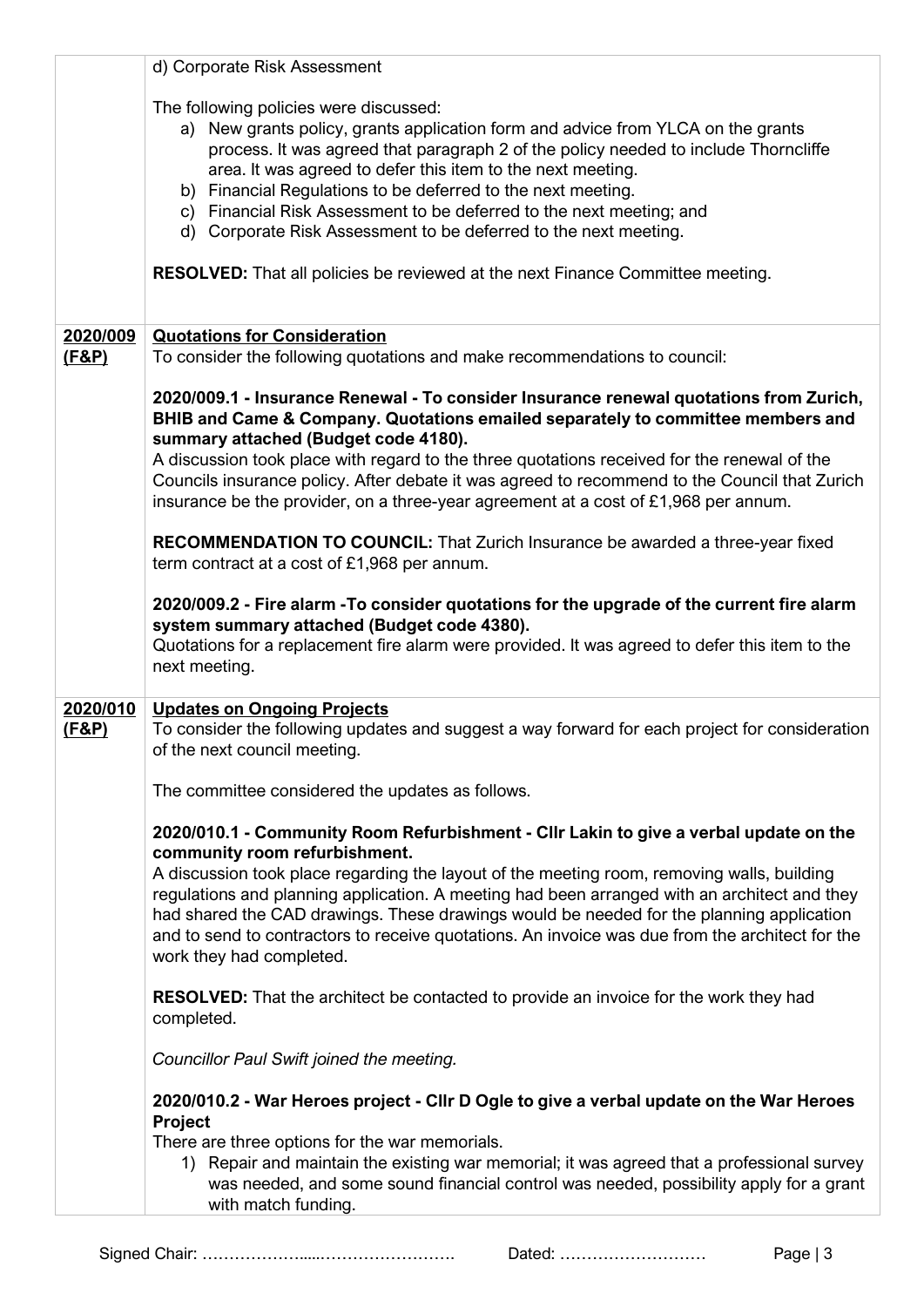|                              | 2) Create a new memorial; funding was limited, and the cost would be approximately<br>£5,000 plus ongoing maintenance costs<br>3) Soldiers off the street buy a house/flat and house a local ex-serviceman; the cost to<br>purchase property would be around £65,000 - £70,000 for the Council to rent to an ex-<br>serviceman. The Clerk was asked to clarify whether the Council could buy to rent<br>property. Social Housing is the responsibility of Sheffield City Council.                                                                                                                                                                                                                                                                                                   |
|------------------------------|-------------------------------------------------------------------------------------------------------------------------------------------------------------------------------------------------------------------------------------------------------------------------------------------------------------------------------------------------------------------------------------------------------------------------------------------------------------------------------------------------------------------------------------------------------------------------------------------------------------------------------------------------------------------------------------------------------------------------------------------------------------------------------------|
|                              | A councillor explained that 4 years ago the Council had looked at a High Green memorial, then<br>all areas except Burncross would have a memorial. The Clerk was asked to verify whether<br>there was an EMR for the war memorial.                                                                                                                                                                                                                                                                                                                                                                                                                                                                                                                                                  |
|                              | <b>RESOLVED:</b> That a report from the Clerk would be provided with a further update on the<br>options available to full Council for the next Finance meeting.<br>2020/010.3 - Park Benches and Time Capsules - Cllr D Ogle to present an idea relating to<br>park benches and time capsules to mark the end of the current pandemic lockdown.<br>There were 4 benches in parks around the parish and a time capsule, to record the lockdown,<br>maybe fitted around the summer of 2020/21 at a park event. The costs to inscribe and fit a<br>bench would be around £1,000 (similar to the bench in Mortomley park) and £50 for a time<br>capsule. Drawings and letters from children could be added to the time capsule. A bench could<br>be installed next to the war memorial. |
|                              | It was noted that the Council had previously agreed to benches for the Council's 125 Year<br>Anniversary. The Clerk was asked to collate all the information on benches and the time<br>capsule ready for the next meeting.                                                                                                                                                                                                                                                                                                                                                                                                                                                                                                                                                         |
|                              | <b>RESOLVED:</b> That the Clerk collate all the information and suggestions on benches and the<br>time capsule for the next meeting to be considered further.                                                                                                                                                                                                                                                                                                                                                                                                                                                                                                                                                                                                                       |
|                              | Councillor Paul Swift left the meeting.                                                                                                                                                                                                                                                                                                                                                                                                                                                                                                                                                                                                                                                                                                                                             |
|                              | 2020/010.4 - Defibrillators - Cllr Housley to give a verbal update on the current status of<br>defibrillator provision around the parish area.<br>Due to Covid-19 there was no further information to update the committee, once information<br>was received an update would be provided. It was noted that the defibrillator at Chapeltown<br>toilets site was fenced off, the Clerk was asked to contact Sheffield City Council to find out what<br>was happening.                                                                                                                                                                                                                                                                                                                |
|                              | <b>RESOLVED:</b> That the Clerk contact Sheffield City Council to request an update on Chapeltown<br>toilets.                                                                                                                                                                                                                                                                                                                                                                                                                                                                                                                                                                                                                                                                       |
|                              | 2020/010.5 - Chapeltown Market - Cllr P Swift to give a powerpoint presentation on the<br>current status of proposals for Chapeltown Market.<br>This item be deferred to the next meeting.                                                                                                                                                                                                                                                                                                                                                                                                                                                                                                                                                                                          |
| 2020/011<br><u>(F&amp;P)</u> | <b>David Chadwick Fund</b><br>To consider allocating £4,200 to Sheffield City Council for Parks from the David Chadwick Fund<br>(EMR) as discussed at the March 2020 council meeting.                                                                                                                                                                                                                                                                                                                                                                                                                                                                                                                                                                                               |
|                              | The David Chadwick sub-committee had not met and the terms of reference for this committee<br>needed to be agreed. A meeting would be called to discuss this further. A discussion took<br>place around allocating £4,200 to Sheffield City Council from the David Chadwick fund for the<br>local parks. It was suggested that instead of using this fund the Community Infrastructure Levy<br>(CIL) funds could be used. If there was insufficient funds available from CIL the Council should<br>make up the difference.                                                                                                                                                                                                                                                          |
|                              | <b>RESOLVED:</b> That the David Chadwick Fund sub-committee should meet to discuss the                                                                                                                                                                                                                                                                                                                                                                                                                                                                                                                                                                                                                                                                                              |